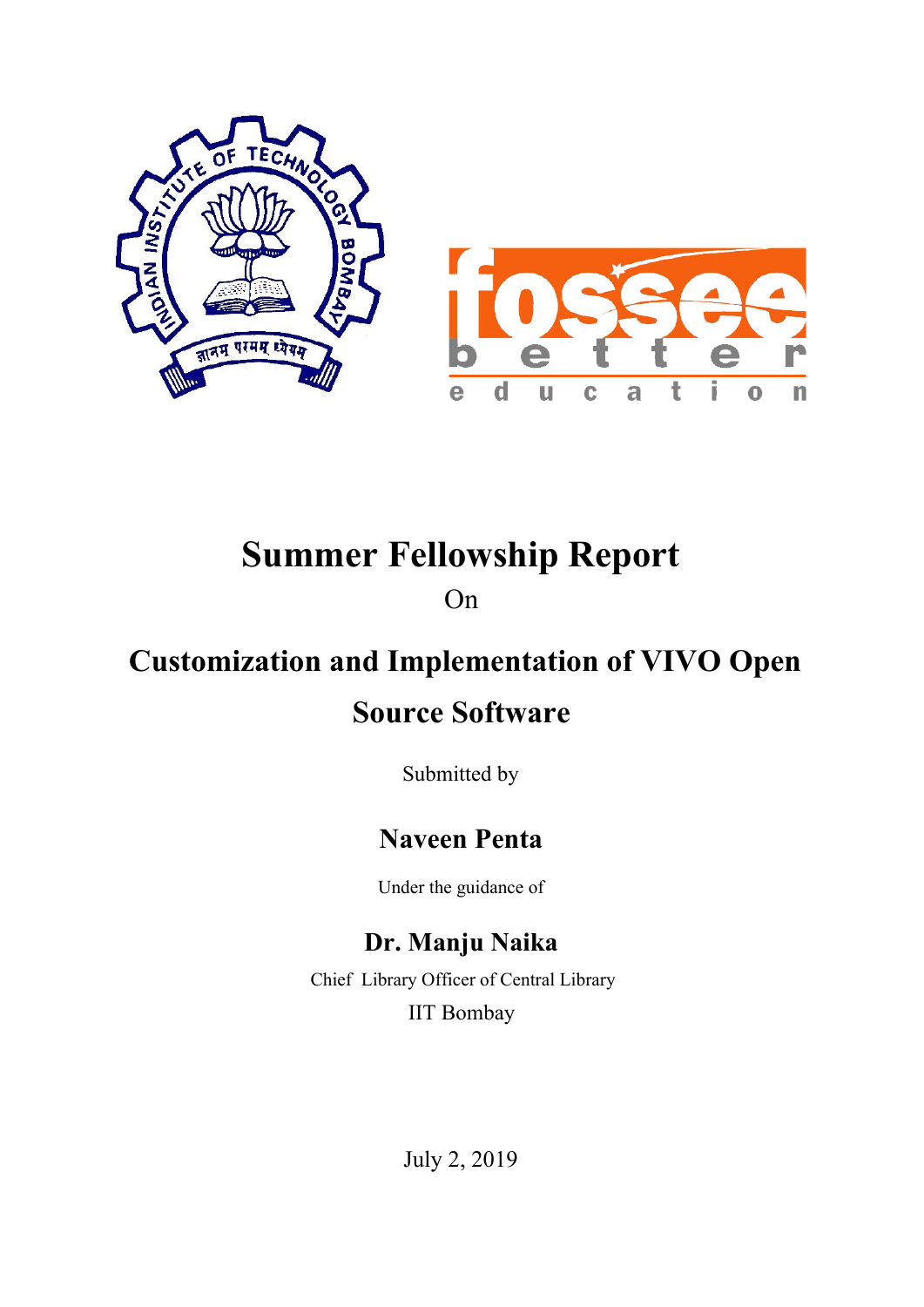# Acknowledgment

I wish to express our profound gratitude to our internship guide Dr. Manju Naika , Department of Library Science, IIT Bombay for his constant support and supervision throughout the internship.

I am highly indebted to my project mentor Mr. Pravin G and my project head Dr. Bella Tony for their continuous support, supervision, motivation and guidance throughout the tenure of my project in spite of their hectic schedule who truly remained driving spirit in my project and their experience gave me the light in handling this project and helped me in clarifying the abstract concepts,requiring knowledge and perception, handling critical situations and in understanding the objective of my work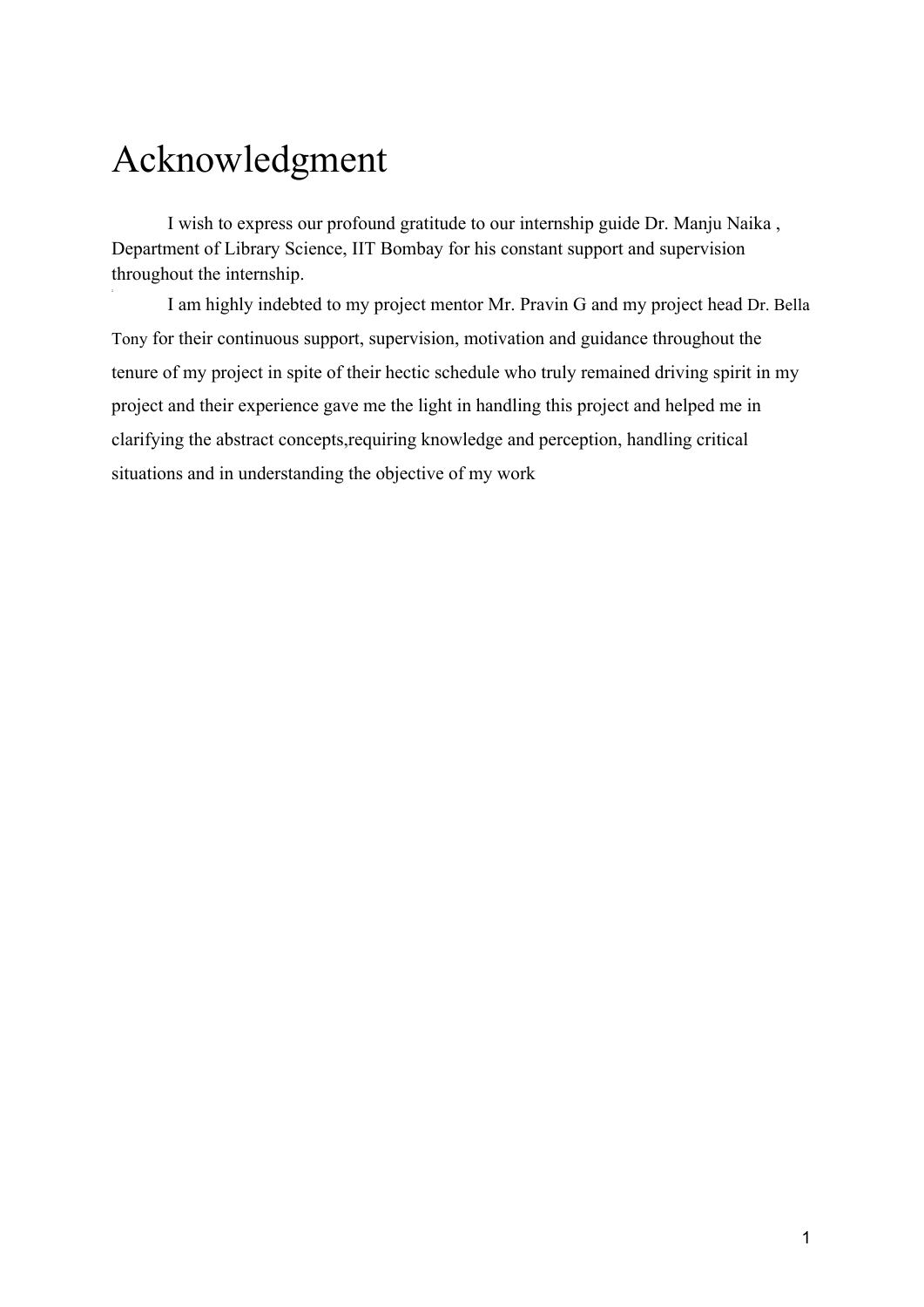# **Contents**

### **1 Introduction**

### **2 Installation of VIVO**

2.1 Software Requirements

2.2 Installing VIVO through Git

#### **3 Running VIVO**

3.1 Running tomcat

3.2 VIVO Home page

### **4 Customizing VIVO**

4.1 Adding profiles

4.2 Create, Assign and Use an Institutional Internal Class

4.3 Adding Site Information

4.4 Theming

#### **5 Data Exporting**

5.1 Convert CSV data to RDF using ingest tool

5.2 Using vivo-pump

### **6 References**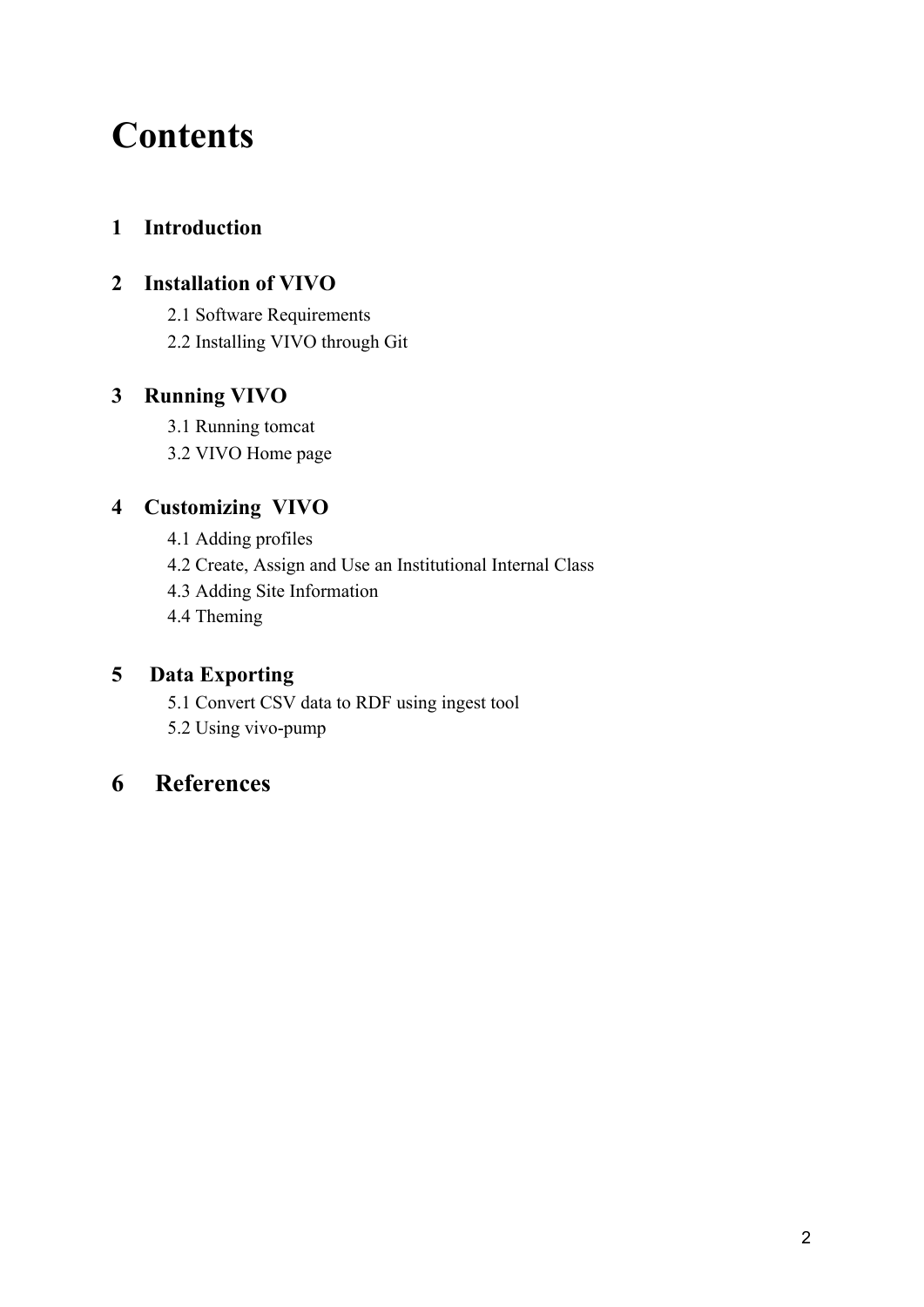## **Introduction**

VIVO is member-supported, open source software and an ontology for representing scholarship. VIVO supports recording, editing, searching, browsing, and visualizing scholarly activity. VIVO encourages showcasing the scholarly record, research discovery, expert finding, network analysis, and assessment of research impact. VIVO is easily extended to support additional domains of scholarly activity.

When installed and populated with researcher interests, activities, and accomplishments by an institution, VIVO enables the discovery of research and scholarship across disciplines at that institution and beyond. VIVO supports browsing and a search function which returns faceted results for rapid retrieval of desired information. Content in a VIVO installation may be maintained manually, brought into VIVO in automated ways from local systems of record, such as HR, grants, courses, and faculty activity databases, or from database providers such as publication aggregators and funding agencies.

VIVO creates an integrated record of the scholarly work of your organization.

VIVO creates a connected, integrated record of the scholarly work of your institution, ready for reporting, visualization, and analysis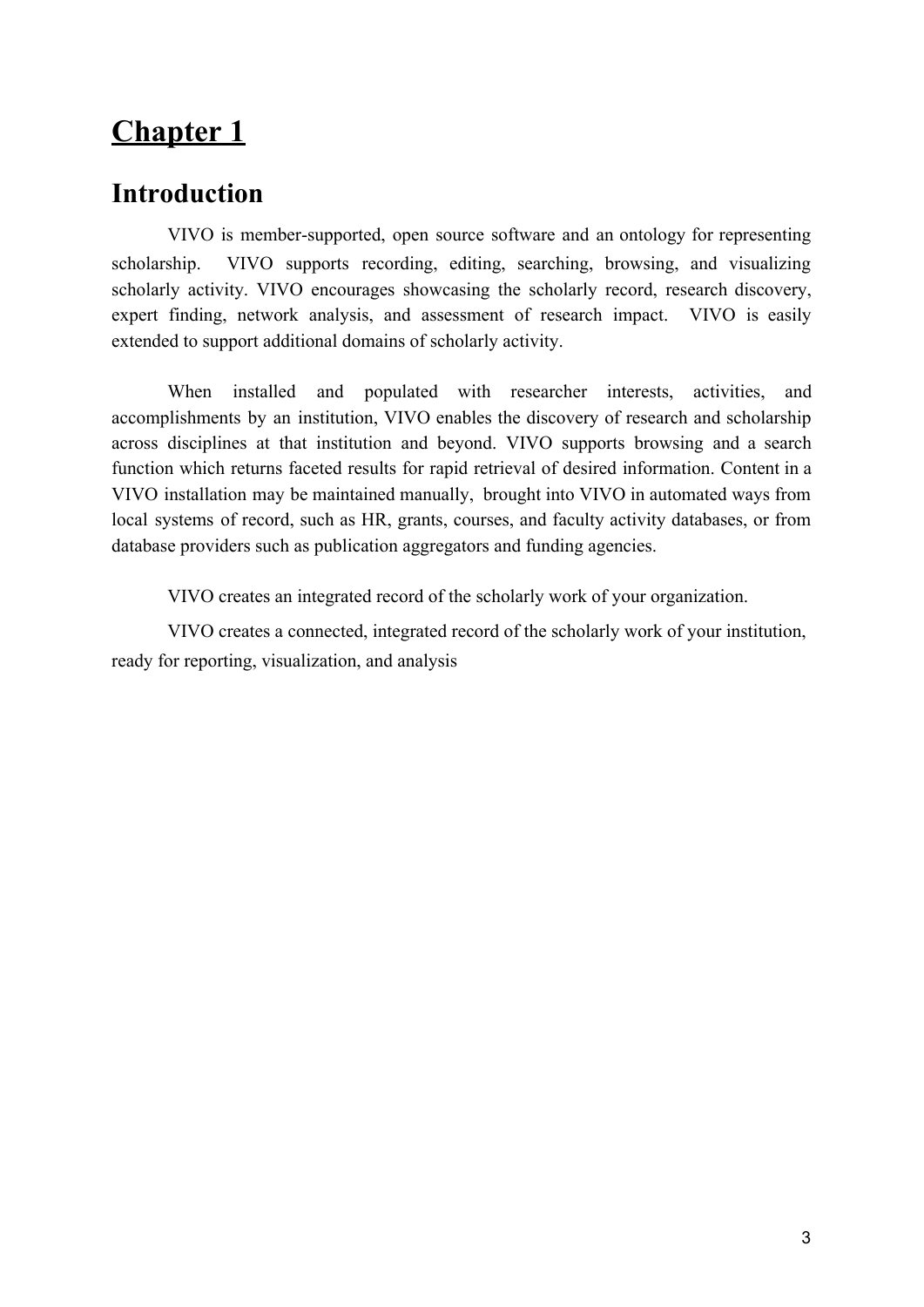### **Installation of Vivo**

#### 2.1 Software Requirements:

Operating System: Linux Java MySQL Apache-tomcat Apache-Maven

#### 1) Operating System :

Install Linux ubuntu 16.04 it is better to deploy the VIVO

2) JAVA :

Install java 8 SE version

[\(https://www.oracle.com/technetwork/java/javase/documentation/jdk8](https://www.oracle.com/technetwork/java/javase/documentation/jdk8-doc-downloads-2133158.html) [doc-downloads-2133158.html](https://www.oracle.com/technetwork/java/javase/documentation/jdk8-doc-downloads-2133158.html)) and make sure that add path variables correctly . You have to add path in two files.

• IN home/.bashrc open this file through the gedit and enter the following commands:

> export PATH=\$PATH:/usr/lib/jdk1.8.0\_211 enter above commands at the end of the file

• Add this path in /etc/environment file JAVA\_HOME="/usr/lib/jdk1.8.0\_211"

execute this command \$/etc/ source environment

#### 3)MySQL :

Install mysql 8 from <https://dev.mysql.com/downloads/repo/apt/>

After Downloading this file execute following commands: sudo dpkg -i mysql-8.0.deb sudo apt-get update sudo apt-get install mysql-server set password as root

Create database with following commands: \$ mysql -u root -p

mysql> CREATE DATABASE vitrodb CHARACTER SET utf8mb4 COLLATE utf8mb4\_unicode\_ci; mysql> CREATE USER 'vitrodbUsername'@'localhost' IDENTIFIED BY 'vitrodbPassword'; mysql> GRANT ALL PRIVILEGES ON vitrodb.\* TO 'vitrodbUsername'@'localhost';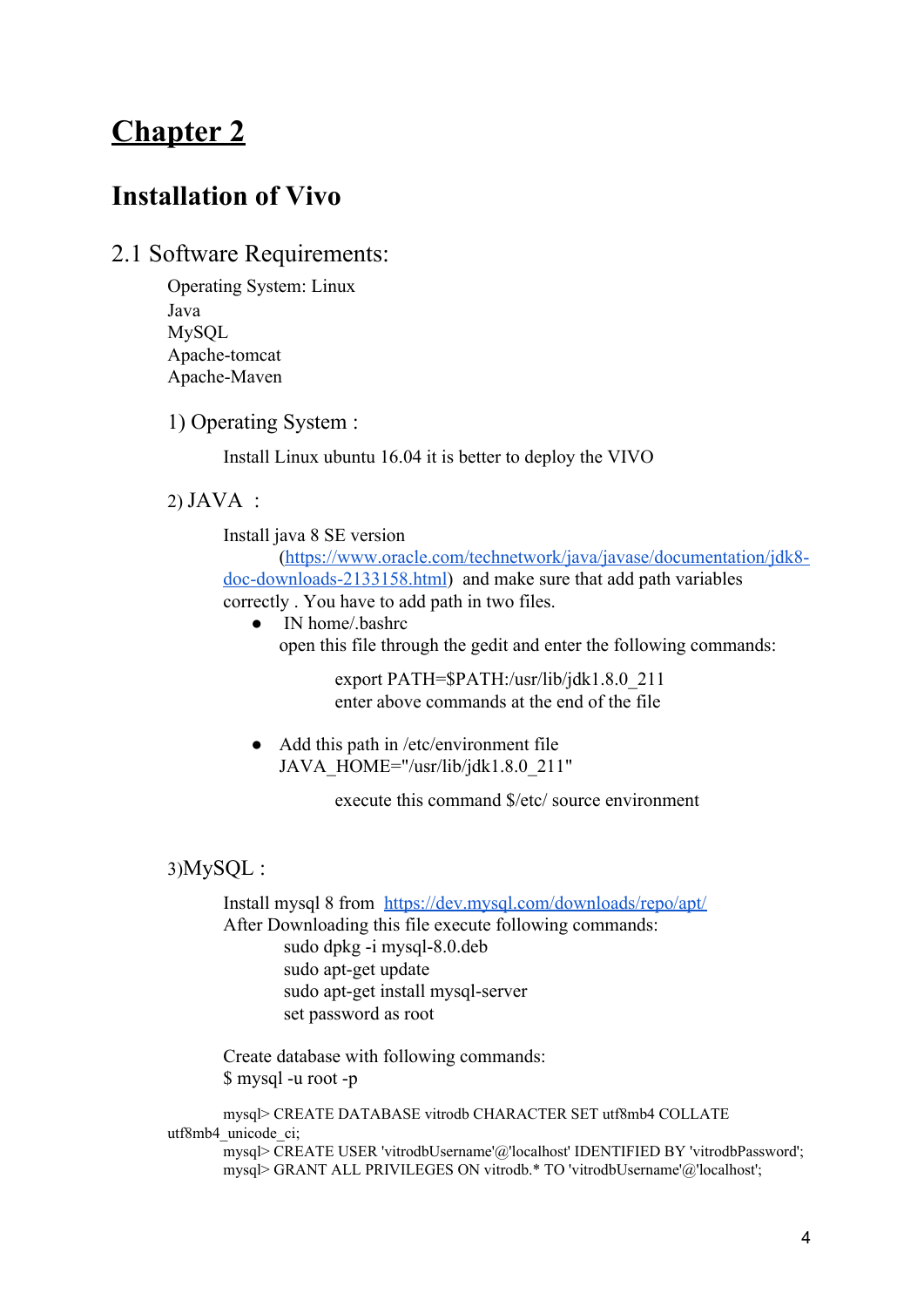#### 4) Apache Maven:

Install apache maven 3.6.[1](http://maven.apache.org/download.html) <http://maven.apache.org/download.html>

Extract apache-maven.tar.gz at /opt directory rename with apache-maven

Add this path in /etc/environment file

M2\_HOME="/opt/apache-maven" MAVEN\_HOME="/opt/apache-maven"

execute this command \$/etc/ source environment

Edit according with your information at opt/apache-maven/conf/settings.xml

```
<settings>
        <proxies>
                <proxy><active>true</active>
                        <protocol>ftp</protocol>
                        <host>ip</host>
                        <port>8080</port>
                        <username>system username</username>
                        <password>system password</password>
                <nonProxyHosts>www.google.com*.somewhere.com</nonProxyHosts>
                </proxy>
        </proxies>
</settings>
```
#### 5)Apache Tomcat :

Install apache tomcat 8 a[t](http://tomcat.apache.org/download-80.cgi) <http://tomcat.apache.org/download-80.cgi>

Install apache at /usr/local with name tomcat it's better for VIV0

• IN home/bashrc open this file through the gedit and enter the following command

export CATALINA\_HOME=/usr/local/tomcat

Add this path in /etc/environment file CATALINA\_HOME="/usr/local/tomcat"

execute this command \$/etc/ source environment

### 2.2 Installing VIVO through Git

Installation on vivo through github: create vivo directory on /usr/local/ in that vivo folder run these commands: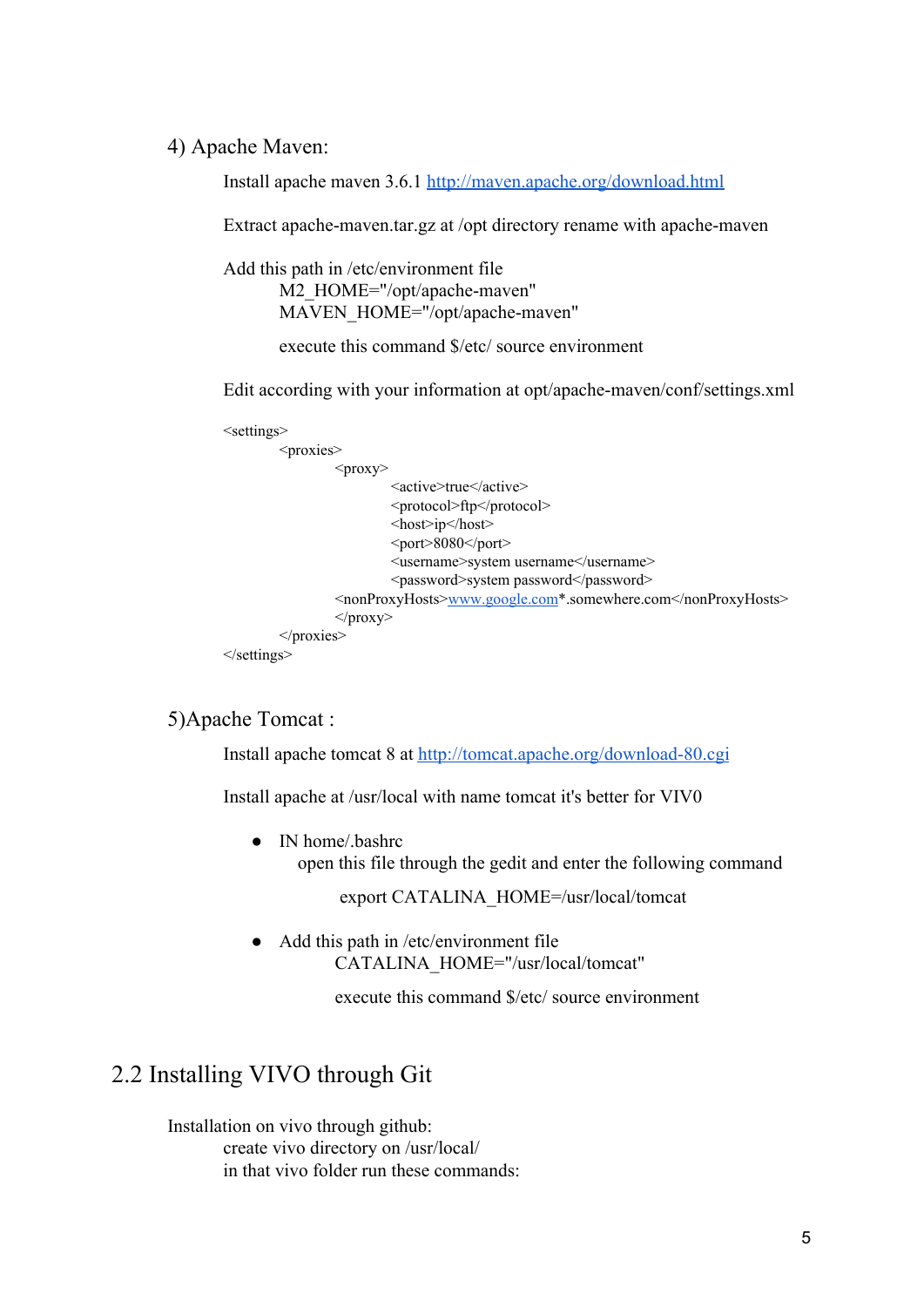\$ git clone <https://github.com/vivo-project/Vitro.git>Vitro -b rel-1.10-maint \$ git clone <https://github.com/vivo-project/VIVO.git> VIVO -b rel-1.10-maint

Permissions:

- The maven user has write permission to the Tomcat webapps directory. Maven will fail silently if it cannot copy files to tomcat.
- The tomcat user has write permission to the  $\langle \text{vivo-dir}\rangle$ /home directory.

```
Then go to the:
       /usr/local/vivo$ cd VIVO
       Run below command:
              VIVO$ mvn install -s installer/example-settings.xml
```
Its show vivo success building.

Tomcat Configuration:

Goto the /usr/local/tomcat/conf/server.xml file

In every connecter tag add this : URIEncoding="UTF-8" address="127.0.0.1"

In host tag remove the hole host tag and add this

```
 <Host name="localhost" appBase="/usr/local/tomcat/webapps"
      unpackWARs="true" autoDeploy="true">
      <ValveclassName="org.apache.catalina.valves.AccessLogValve"
      directory="logs" prefix="localhost_access_log" suffix=".txt"
      pattern="%h %l %u %t & quot;%r" %s %b" />
```
 $<$ /Host $>$ 

Create setenv.sh file in tomcat's bin directory add this:

export CATALINA\_OPTS="-Xms512m -Xmx512m -XX:MaxPermSize=128m"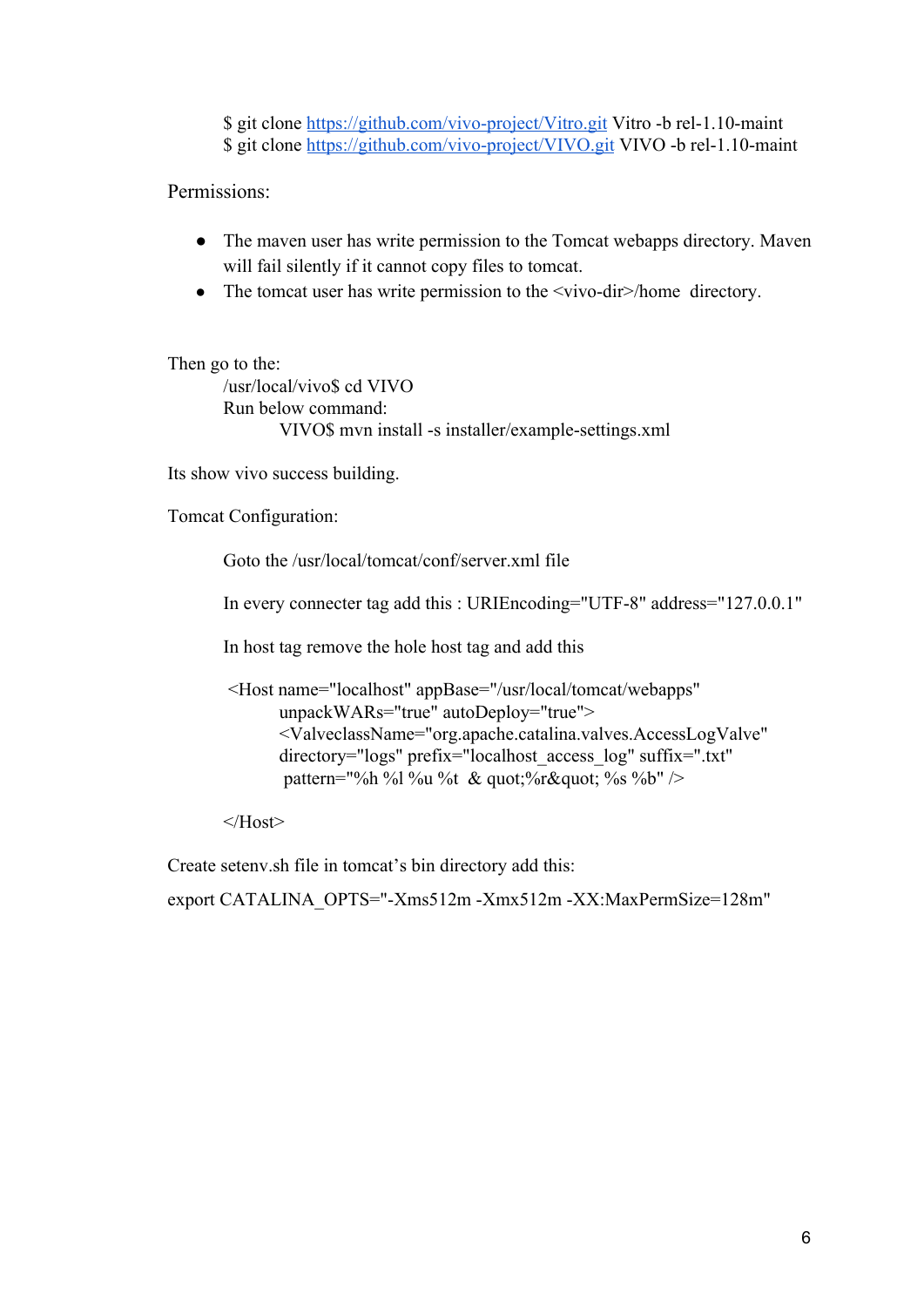## **Running VIVO**

### 3.1 Running tomcat

Run tomcat:

After doing this run tomcat with cd /usr/local/tomcat/bin/ \$ sh startup.sh after running the tomcat open the browser start vivo using localhost or IP For deploying vivo it will take 20 to 30 minutes after this it will open vivo home page

### 3.2 VIVO Home page

On browser open link localhost:8080/vivo . It will take time for first time open Home page

| > Home<br>People                                                                                                                     | Organizations Research Events Capability Map           |                                   |
|--------------------------------------------------------------------------------------------------------------------------------------|--------------------------------------------------------|-----------------------------------|
| <b>Welcome to VIVO</b><br>VIVO is a research-focused discovery tool that enables collaboration<br>among scholars of all disciplines. |                                                        | Log in<br>Email                   |
| Browse or search information on people, departments, courses, grants,<br>and publications.<br><b>Search VIVO</b>                     |                                                        | Password                          |
| Research                                                                                                                             | Search<br>$limit$ search $\rightarrow$<br>v<br>Faculty | Log in<br>Departments             |
| No research content found.                                                                                                           | No faculty members found.                              | No academic departments<br>found. |
| <b>Statistics</b><br>323<br>Location                                                                                                 |                                                        |                                   |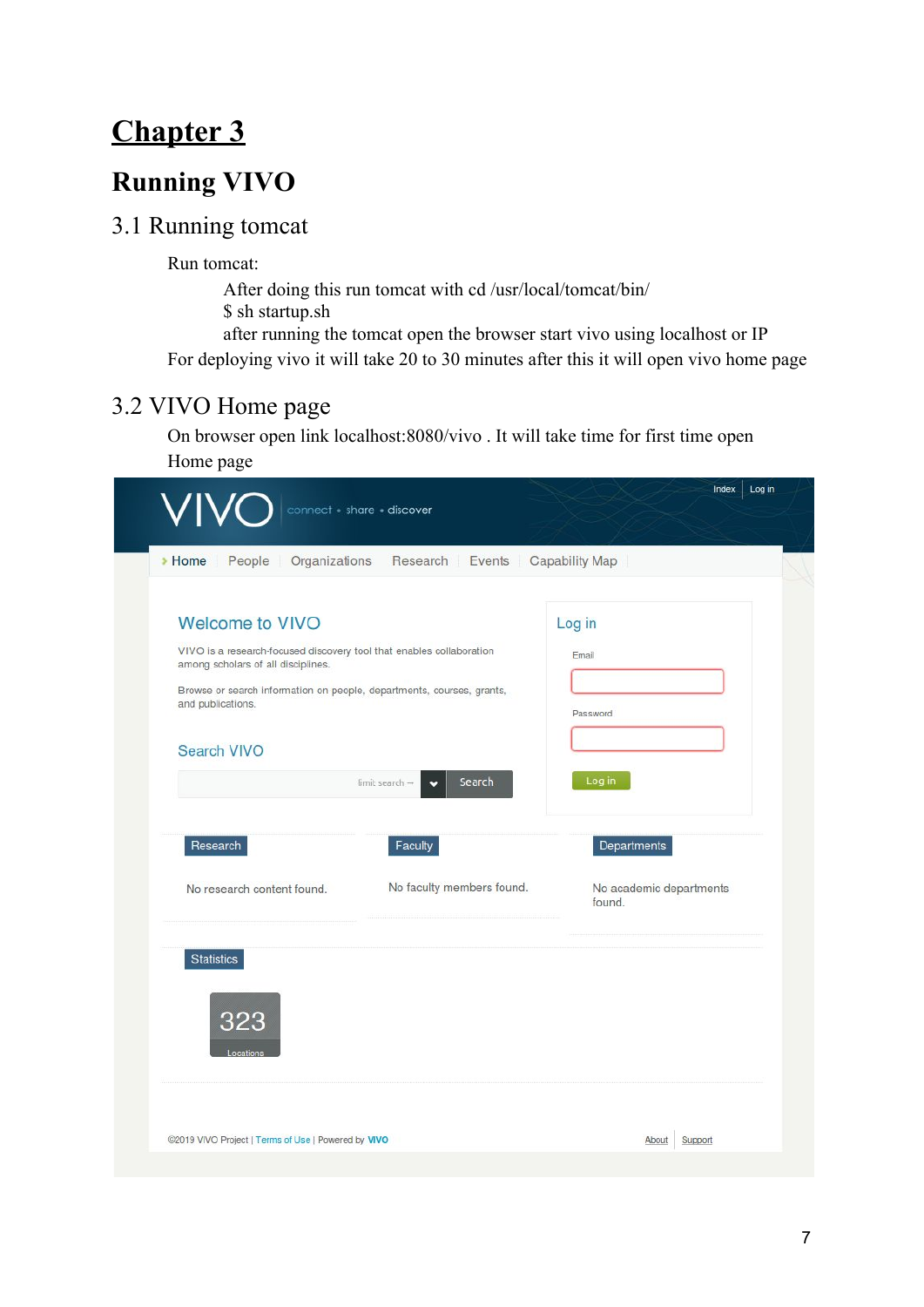login as root:

username: root\_vivo@mydomain.edu

 you can change this username by vivo/home/config/runtime.properties file password: rootPassword

first time it will ask to change the password . We need to change that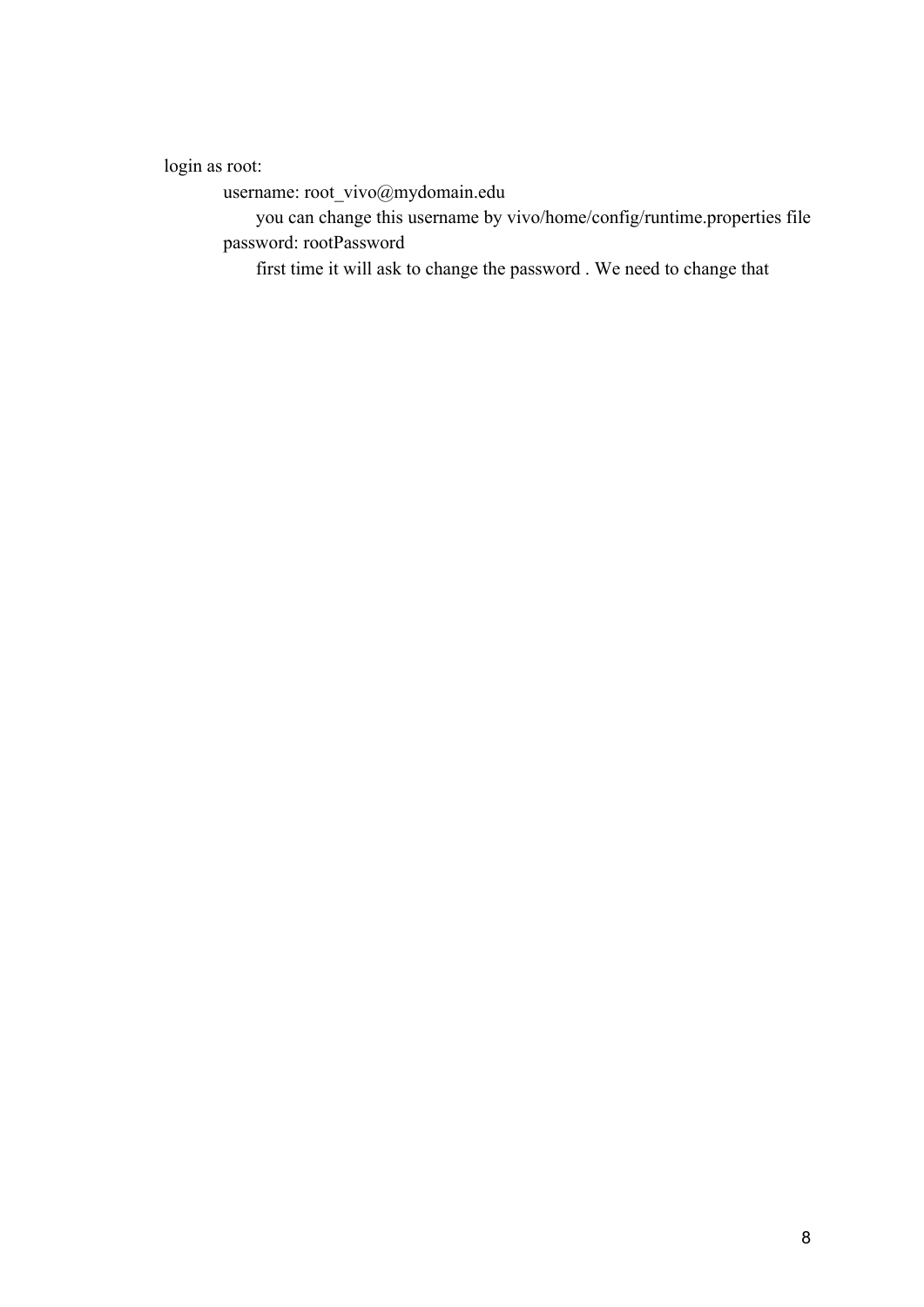## **Chapter 4 Customizing VIVO**

### 4.1 Adding profiles:

Login as admin and click on site admin . In data input dropdown box select profile. Click on the Add individual of this class. Next it will ask Your full Name and click on create. The profile is created . You can add more information to the profile.

### 4.2 Create, Assign and Use an Institutional Internal Class:

#### Create an Institutional Internal Class:

Create a local ontology if you do not already have one. If you have one, add a class to your existing local ontology. Go to Site Admin  $>$  Ontology list  $>$  Add new ontology

Ontology name:

 Whatever you want. The name you give will appear in the list of VIVO ontologies.

#### Namespace:

Must be your domain name as specified in your runtime.properties, followed by "/ontology/" followed by a name of your choice, followed by the '#' sign

#### Namespace prefix:

a short word. This word will appear in the prefix list in your SPARQL windows and will be used by you in any SPARQL queries referring to your local ontology.

Submit Changes

Add a new class to your local ontology:

Go to 'Hierarchy of Classes Defined in This Namespace' > Add New Class Class label:

> Text, describes the class. This will be visible on the VIVO interface.

Class Group: People.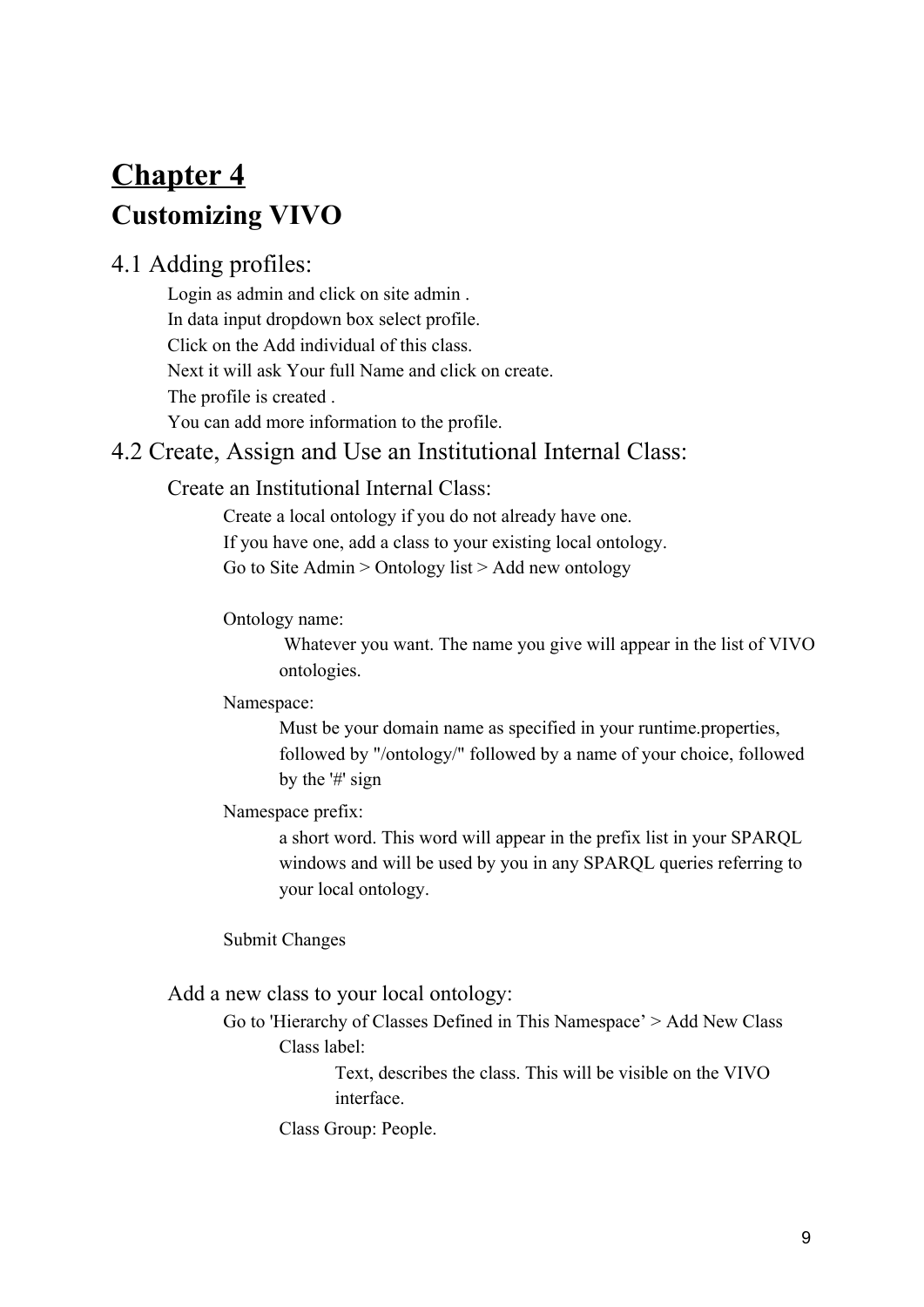This allows the class to be used to restrict the display of people to those people who have the institutional class you are defining.

Ontology:

Select your previously created local ontology from the drop down menu

Internal Name:

This word will be used in your SPARQL queries, along with the local ontology prefix to refer to your local class. In this example, the complete reference in SPARQL would be.

Vlocal :MyEntity.

Short definition to display publicly:

Use language your users will understand

Example for ontology editors:

More detail. Can be very technical.

Description for ontology editors:

 Will appear in the ontology editor. Remind future ontology editors of the purpose of the class and how one will know what entities should be in the class.

Display level:

Set to editor and above from the drop down

Update level:

Set to curator and Above from the drop down

Publish level:

All users including public

Assign your Institutional Internal Class:

Go to the person in the UI Click Edit Individual Click Add Type Select your Institutional Internal Class from the drop down

#### Use your Institutional Internal Class:

Define institutional internal class Go to Site Admin >Institutional internal class Select your new class from the dropdown menu To restrict the display to only those people in your institution, Go to Site Admin > Page Management > People Click the plus sign to expand the 'Browse Class Group' box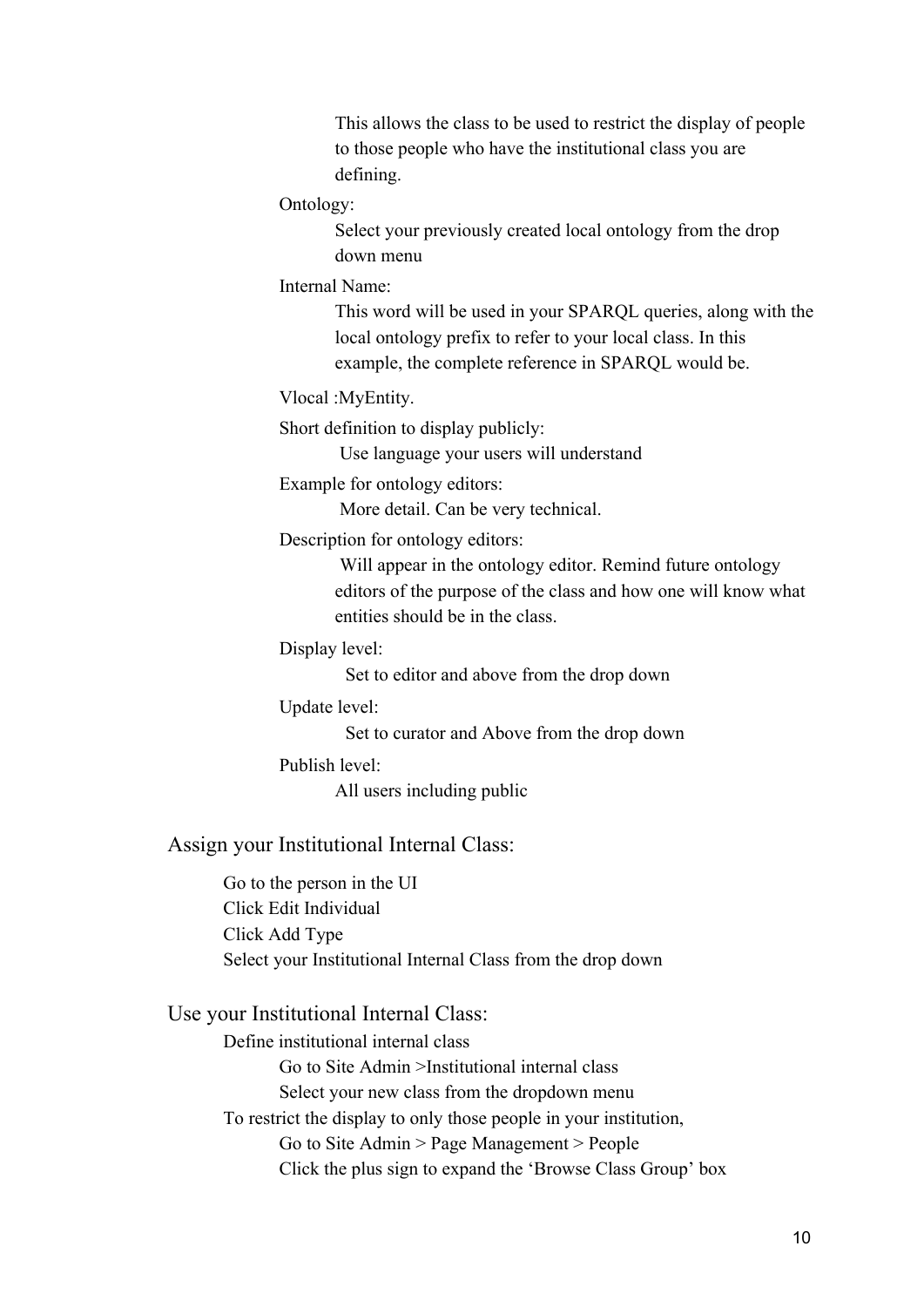Check 'Only display people within my institution' Click "Save this Content'

### 4.3 Adding Site Information:

Using Site Admin→ Site Information, you can:

Set the site name :

(something like Scholars@Cornell).The site name is used on several pages when explaining the site to users.

Contact Email address:

provide an email address that will receive contact info from VIVO. Typically this is set to a generic email address or list that can be answered by the people responsible for user support. Example: [info@vivo.myschool.edu](mailto:info@vivo.myschool.edu)

Set the theme: Select theme.

Copyright holder:

This is typically the name of your institution. Example: IIT Bombay

Copyright URL:

 A URL that will be visited when a user clicks on the copyright link at the bottom of each VIVO page.

Site information is stored in the VIVO configuration triple store.

### 4.4 Theming:

Create Theme:

VIVO comes with a standard theme, called wilma.wilma is in the folder in vivo/installer/webapp/target/vivo/themes.

● To create a new theme, choose a name for your new theme. In these examples below we will call the new theme fred.

Copy the wilma directory and its contents to a new directory called fred. fred must also in vivo/installer/webapp/target/vivo/themes.

Your new theme will contain CSS files, image files, and FreeMarker templates.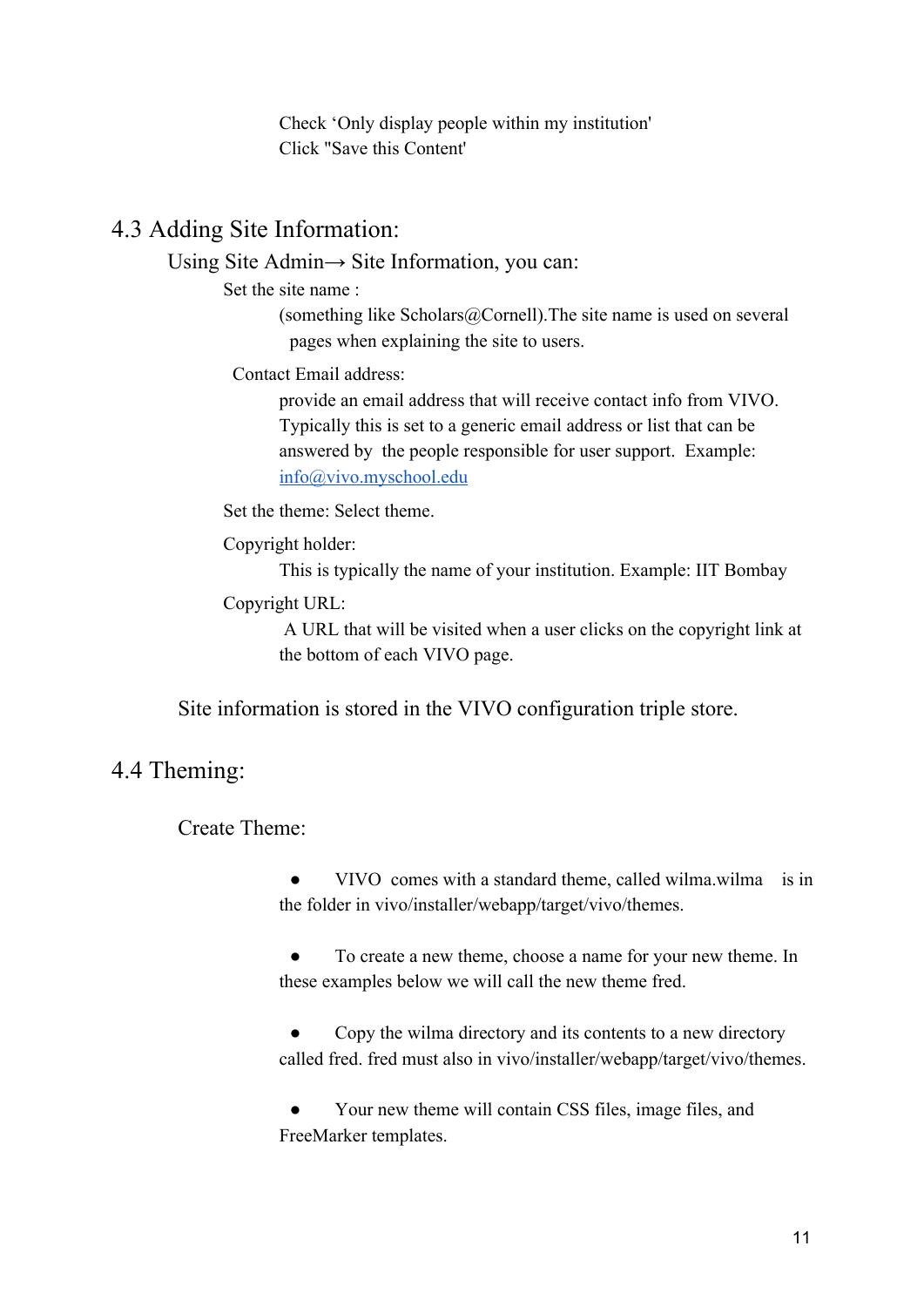Run the Maven install to deploy your new theme to the Tomcat container. Restart the VIVO Tomcat process. You can then go to the **Site Admin** page and choose **Site Information**, to select your theme as the current one.

#### Modify Header with Logo:

 Now that you have a theme, we can modify the templates in the theme to change VIVO's look.Let's start with the header.You can replace VIVO's default logo ("VIVO: connect \* share \* discover") with your organization's logo. VIVO will look best if your logo has a height of 59px.

- Add your logo to fred/images
- Edit fred/css/wilma.css to replace the VIVO logo with your

logo. Find h1.vivo-logo and change the URL of the background image to the name of your logo in images.

- Build VIVO with Maven and restart Tomcat.
- Check to see that your logo is in place

#### Modify Footer :

The footer for VIVO can be found in fred/templates/footer.ftl. You may want to change it's look,or merely change where VIVO sends people for Support (by default, VIVO send people to the VIVO web site– you may have a preferred location, or mail address for support.

- Edit fred/templates/footer.ftl to specify a URL for Support. Find menu\_contactus and change the href in the anchor tag to point at the desired Support location– this could be a mailto:email address or a URL for your support web site.
	- Build VIVO with Maven and restart Tomcat
	- Check to see that your support link is in place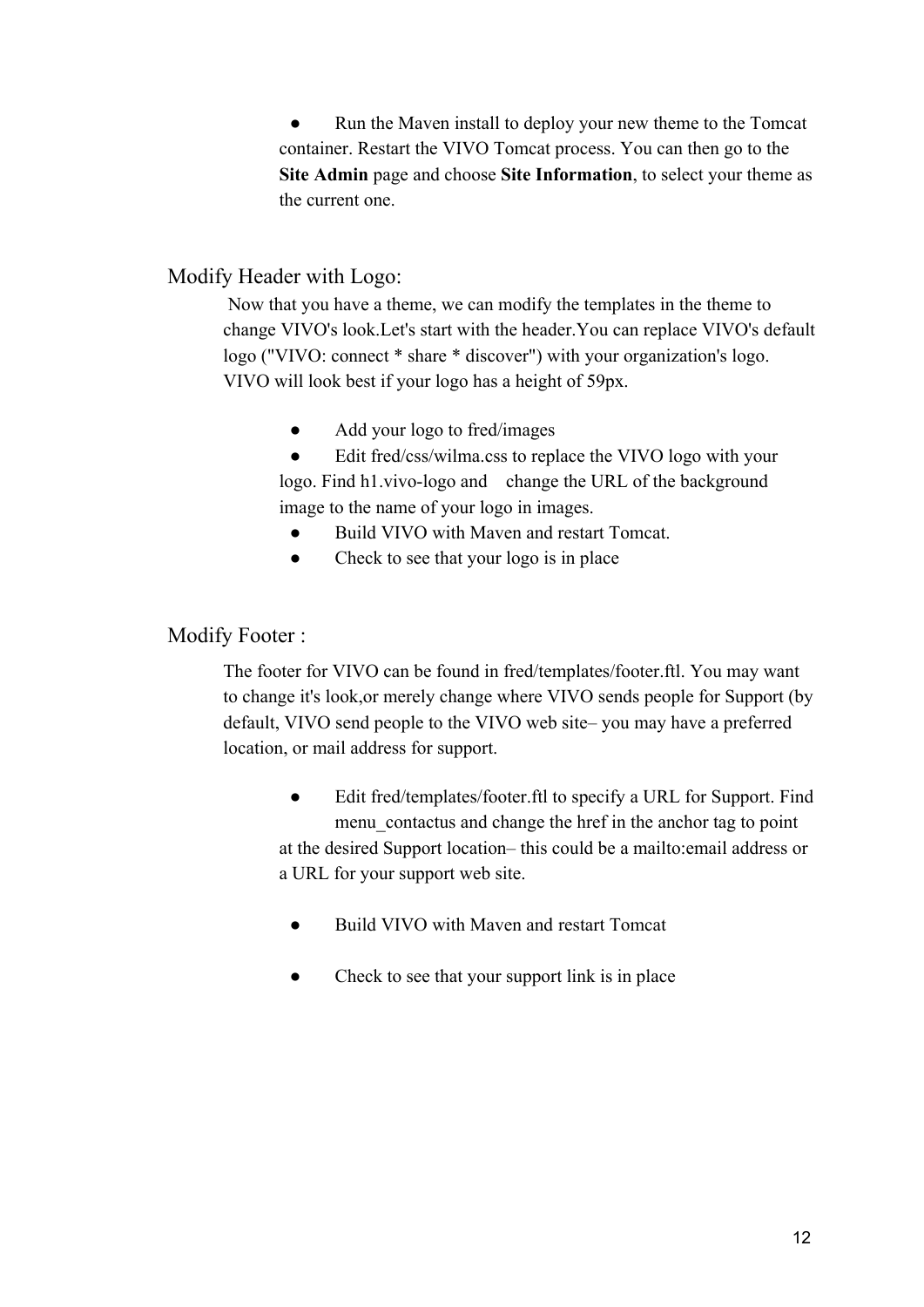## **Data Exporting**

5.1 Convert CSV data to RDF using ingest tool:

#### Process:

- 1. Prepare CSV file
- 2. Create workspace models for ingesting and constructing data
- 3. Pull CSV file into RDF
- 4. Confirm data property URIs and RDF structure
- 5. Convert temporary RDF into VIVO/ISF ontology using SPARQL **CONSTRUCT**
- 6. Load data to the current web model

#### *1*: Prepare CSV file

CSV template files can be downloaded here ( [http://sourceforge.net/projects/vivo/files/Data%20Ingest/people.csv/dow](http://sourceforge.net/projects/vivo/files/Data%20Ingest/people.csv/download) [nload](http://sourceforge.net/projects/vivo/files/Data%20Ingest/people.csv/download))

2: Create Workspace Models

Highlighted in red are the three Ingest Menu options we will be using for this demonstration.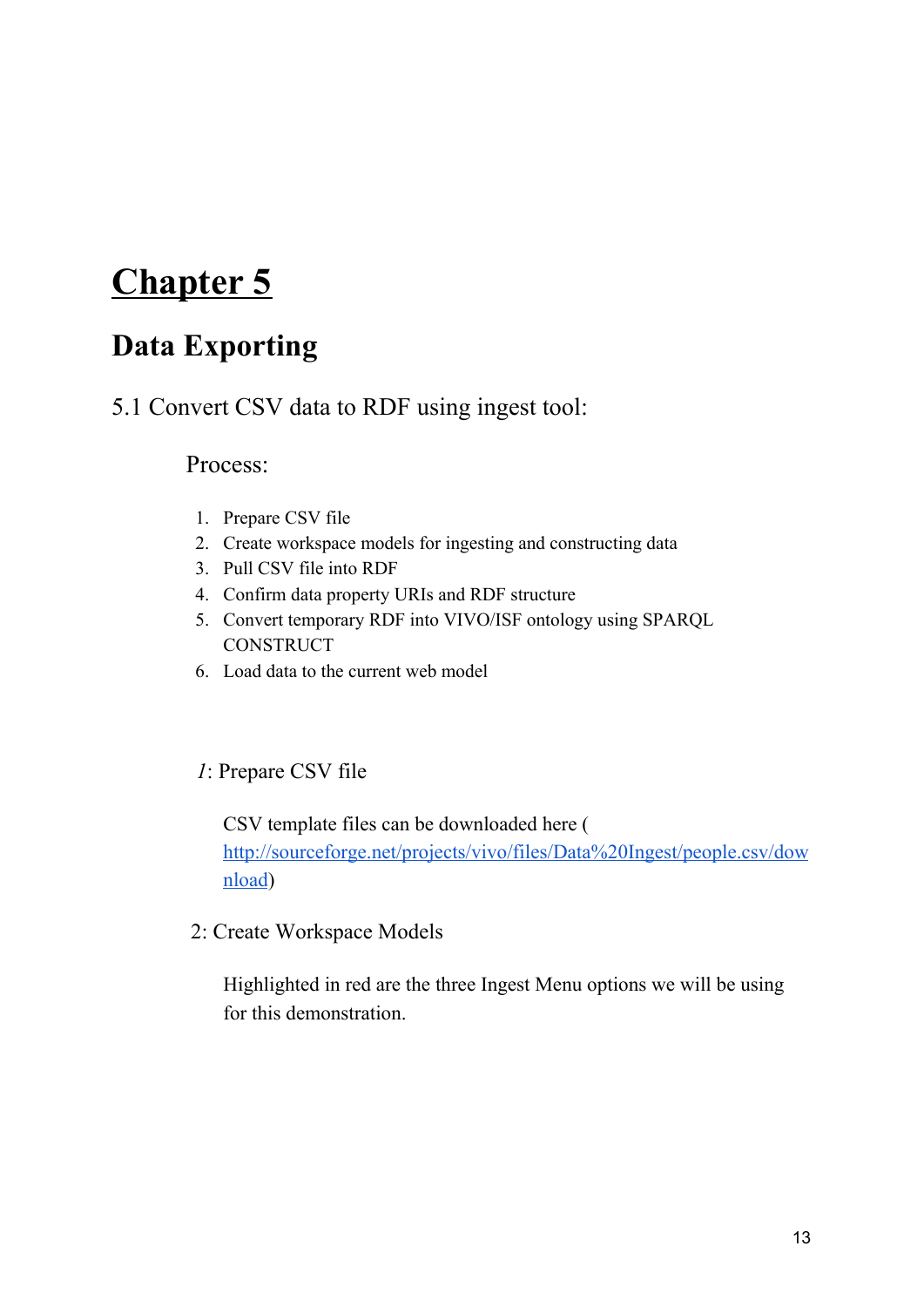## **Ingest Menu**

Manage Jena Models **Subtract One Model from Another** 

**Convert CSV to RDF Convert XML to RDF** 

**Execute SPARQL CONSTRUCT Generate TBox Name Blank Nodes Smush Resources Merge Resources Change Namespace of Resources Process Property Value Strings** Split Property Value Strings into Multiple Property Values

**Execute Workflow** 

#### Dump or Restore the knowledge base

We will create two temporary data models titled 'csv-ingest' and 'csv-construct' to keep our work separate from the main VIVO models.

- 1. Select "Ingest Tools" from the Advanced Tools Menu
- 2. Select "Manage Jena Models"
- 3. Click on configuration models
- 4. Click the "Create Model" button then type in a name for your model, 'csv-ingest'.
- 5. Repeat step 3 and name the model 'csv-construct'

#### *3*: Pull CSV File into RDF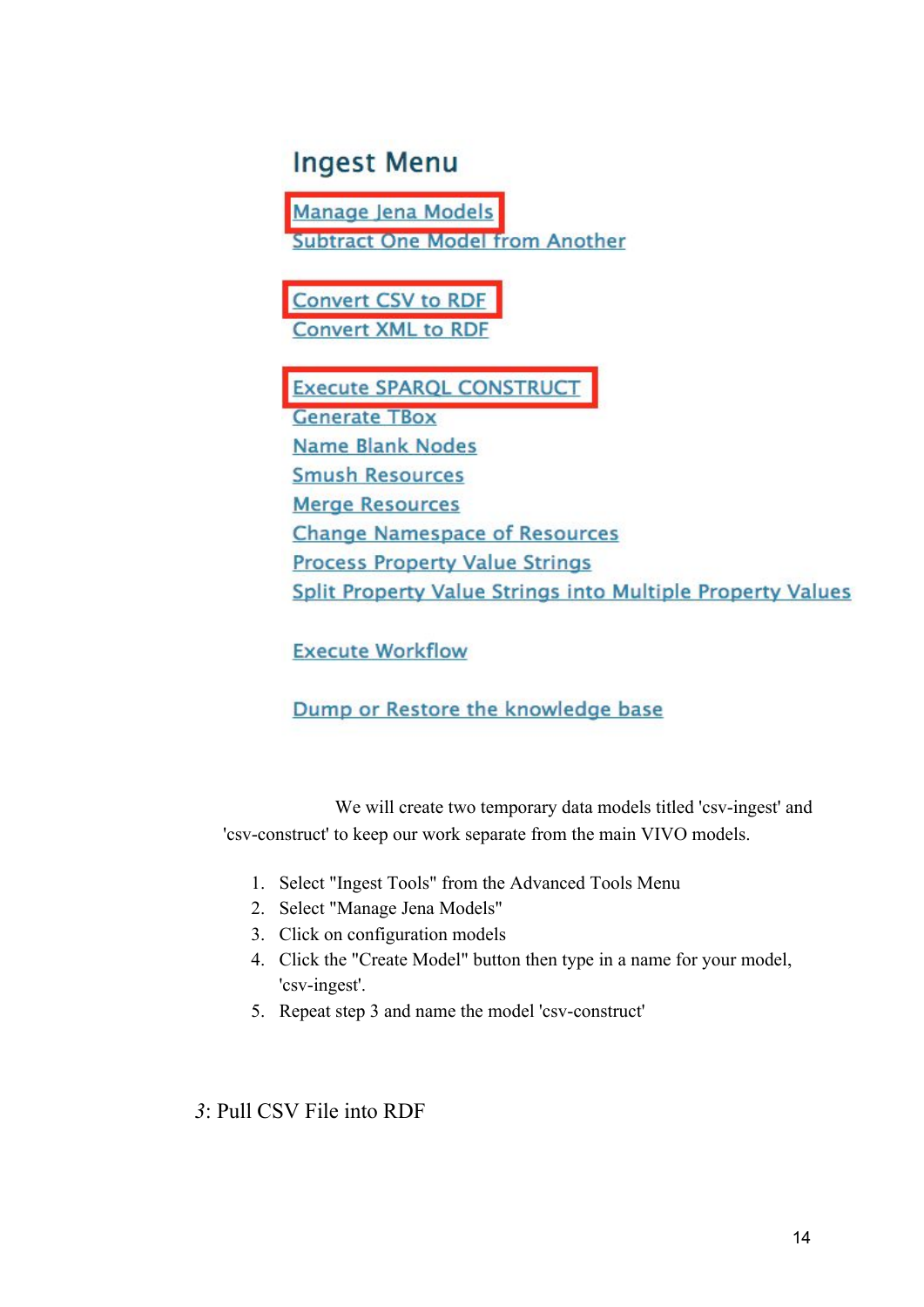Now click 'Convert CSV to RDF' on the Ingest Menu. Begin by supplying a URL for your CSV file, or by uploading the file directly from your computer. Start with people.csv.

Complete the fields in the form

Namespace for Classes and Properties ('in what namespace should these properties be created?':

This namespace can be temporary since we will later map the tool's output to the VIVO/ISF ontology. For example, you can use http://localhost/vivo/

Class Name:

The class name is also a temporary value for this example. This value does not follow the created entity since you will shift the properties from the format they come in into the ontologies format. For this example, the suggested class names are "ws\_ppl"

#### Destination Models:

The data and ontology model option dropdown menus should list the model to ingest into. This is where we select one of those 'workspace' models we created earlier, "csv-ingest" for example. From the Ingest Menu, select the 'Manage Jena Models' and then select the ingest model's 'output model.' This is something you can open with WordPad and see the created triples for your CSV file.

Click 'Next Step.' Here you will create the URI for your new individuals.

#### Select URI prefix:

It is most convenient if this matches the URL for your VIVO instance plus '/individual/', e.g. [http://vivo.mydomain.edu/individual/.](http://vivo.university.edu/individual/)

#### URI suffix:

This can be a random number or a created based on a pattern plus the value from your CSV file.

Now, click 'Convert CSV.' The CSV data should now be converted into temporary RDF and inserted into the 'csv-ingest' model.

You can now repeat step 3 for both organizations.csv and positions.csv before continuing to assure positions will be attached to both people and organizations, or for simplicity, you can ignore organizations and positions for now.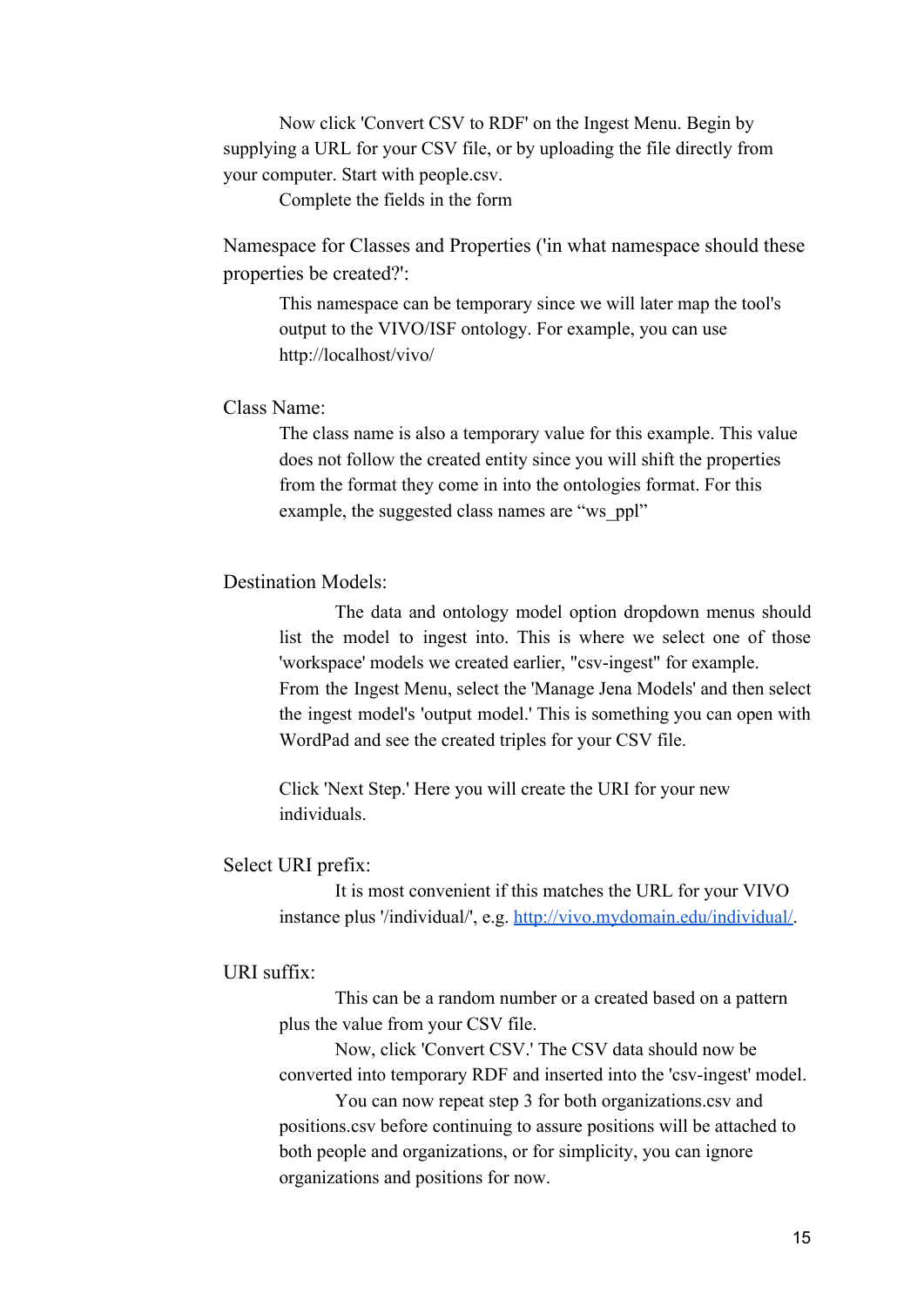#### *4*: Confirm data property URIs and RDF structure

The CSV to RDF tool converts the CSV into temporary RDF that we can query using SPARQL. This temporary RDF cannot be displayed in VIVO. We will transform the RDF into the VIVO/ISF ontology format in the next step. First, take a look at the temporary RDF we have created.

#### Ingested Data URIs:

Confirm the data property URI's that were created for each of the columns in your csv file by navigating back to the 'Manage Jena Models' page and clicking 'output model' below csv-ingest. A description of the format is described in the figure below. The predicates are the properties we need for our SPARQL Query. If you used the 'http://localhost/vivo/' format used above

#### *5*: Convert temporary RDF into VIVO/ISF ontology using SPARQL

Now, we must query and CONSTRUCT new RDF that is mapped to the VIVO/ISF ontology. Diagrams to help visualize the VIVO/ISF ontology model are available on the wiki at <https://wiki.duraspace.org/x/ycCdB>. Some helpful links to information on SPARQL queries can be found at [https://wiki.duraspace.org/x/lwUGAg.](https://wiki.duraspace.org/x/lwUGAg) Basically, we will query the database for the triples in Step 4 to pull out the resource URIs and store them in variables (e.g. <http://vivo.university.edu/individual/2674803>  $\rightarrow$  ?person) in the WHERE part of the query. We then CONSTRUCT new triples that are in the proper VIVO/ISF format using those variables for the resource URIs (e.g. ?person) and data values (e.g. ?fullname).

Return to the ingest menu and click 'Execute SPARQL CONSTRUCT' Example SPARQL query for people.csv:

#### CONSTRUCT {

?person [<http://www.w3.org/1999/02/22-rdf-syntax-ns#type](http://www.w3.org/1999/02/22-rdf-syntax-ns#type)> <[http://vivoweb.org/ontology/core#FacultyMember>](http://vivoweb.org/ontology/core#FacultyMember) . ?person [<http://www.w3.org/2000/01/rdf-schema#label](http://www.w3.org/2000/01/rdf-schema#label)> ?fullname . ?person [<http://purl.obolibrary.org/obo/ARG\\_2000028](http://purl.obolibrary.org/obo/ARG_2000028)> ?vcard . ?vcard <<http://www.w3.org/1999/02/22-rdf-syntax-ns#type>> <<http://www.w3.org/2006/vcard/ns#Individual>> .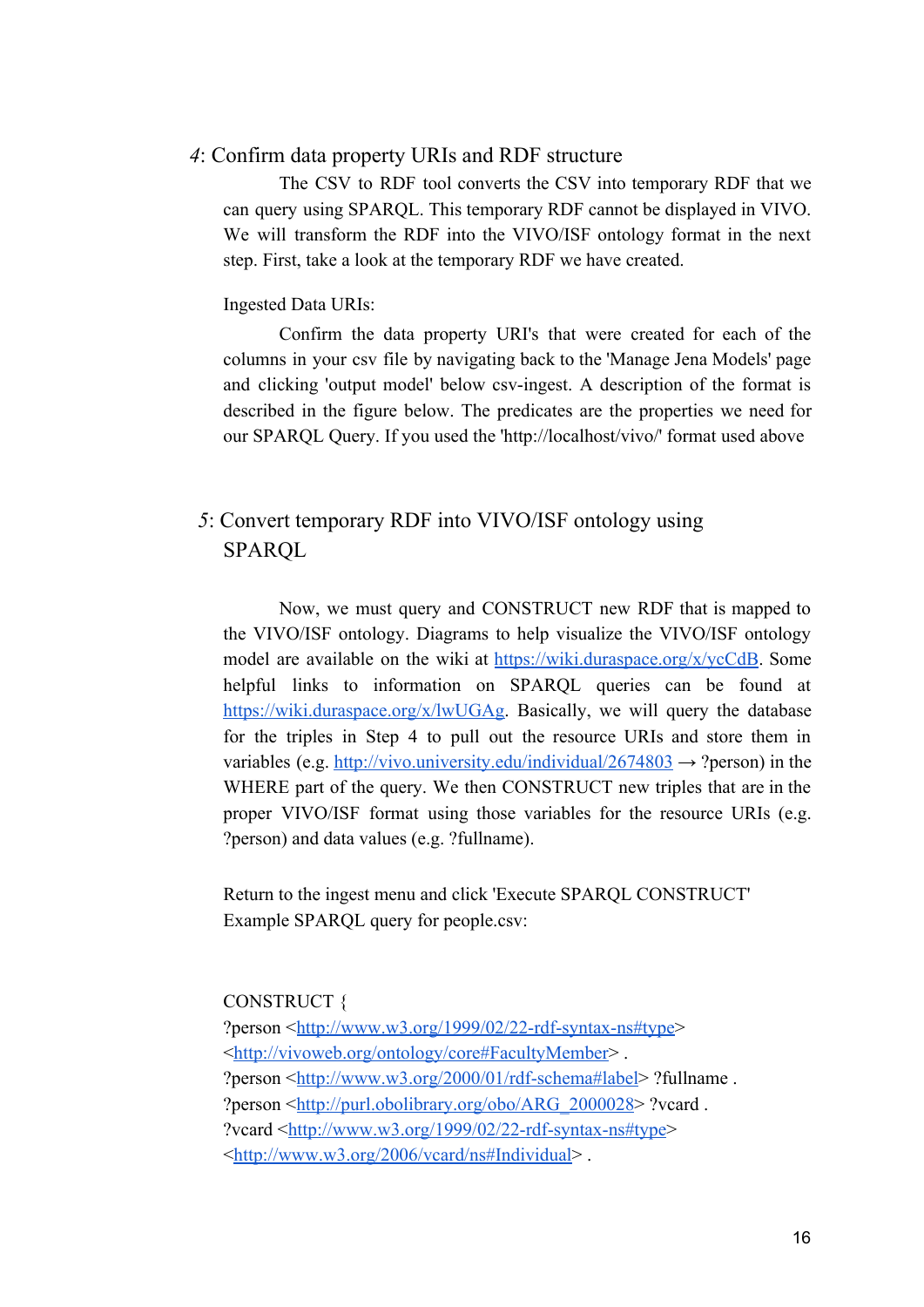?vcard <<http://www.w3.org/2006/vcard/ns#hasName>> ?vcard\_name . ?vcard\_name <<http://www.w3.org/1999/02/22-rdf-syntax-ns#type>> <<http://www.w3.org/2006/vcard/ns#Name>> . ?vcard\_name <<http://www.w3.org/2006/vcard/ns#givenName>> ?first . ?vcard\_name <<http://vivoweb.org/ontology/core#middleName>> ?middle . ?vcard\_name <[http://www.w3.org/2006/vcard/ns#familyName>](http://www.w3.org/2006/vcard/ns#familyName) ?last . ?vcard <<http://www.w3.org/2006/vcard/ns#hasEmail>> ?vcard\_email . ?vcard\_email [<http://www.w3.org/1999/02/22-rdf-syntax-ns#type](http://www.w3.org/1999/02/22-rdf-syntax-ns#type)> <<http://www.w3.org/2006/vcard/ns#Email>> . ?vcard\_email [<http://www.w3.org/1999/02/22-rdf-syntax-ns#type](http://www.w3.org/1999/02/22-rdf-syntax-ns#type)> <<http://www.w3.org/2006/vcard/ns#Work>> . ?vcard\_email [<http://www.w3.org/2006/vcard/ns#email](http://www.w3.org/2006/vcard/ns#email)> ?email . } WHERE { ?person [<http://localhost/vivo/ws\\_ppl\\_name](http://vivo.coop-plus.eu/ws_ppl_name)> ?fullname . OPTIONAL  $\{$  ?person  $\frac{\text{http://localhost/vivo/ws}}{\text{pub}}$  first  $\}$  ?first . } OPTIONAL { ?person <[http://localhost/vivo/ws\\_ppl\\_middle](http://vivo.coop-plus.eu/ws_ppl_middle)> ?middle . } OPTIONAL { ?person <[http://localhost/vivo/ws\\_ppl\\_last](http://vivo.coop-plus.eu/ws_ppl_last)> ?last . } OPTIONAL  $\{$  ?person  $\frac{\text{http://localhost/vivo/ws-ppl email>}}{\text{email}}$  ?email . } ?person [<http://localhost/vivo/ws\\_ppl\\_person\\_ID>](http://vivo.coop-plus.eu/ws_ppl_person_ID) ?hrid . BIND(URI(CONCAT(STR( ?person ), "\_vcard")) AS ?vcard ) . BIND(URI(CONCAT(STR( ?person ), "\_vcardname")) AS ?vcard\_name ) . BIND(URI(CONCAT(STR( ?person ), "\_vcardemail")) AS ?vcard\_email ) . }

Next:

- Select Source Model ('csv-ingest')
- Select Destination Model ('csv-construct')
- Select "Execute CONSTRUCT"
- Upon completion, the system will report 'n statements CONSTRUCTed'.

#### *6*: Load to Webapp

The live webapp that is indexed does not allow for models to just be attached. Attaching models works well for seeing what we have constructed or ingested or smushed, but those models are lost when Tomcat refreshes.

The final step is to output the final model and add it into the current model From the Ingest Menu, select "Manage Jena Models"

- 1. Click "output model" below 'csv-construct'
- 2. Save the resulting file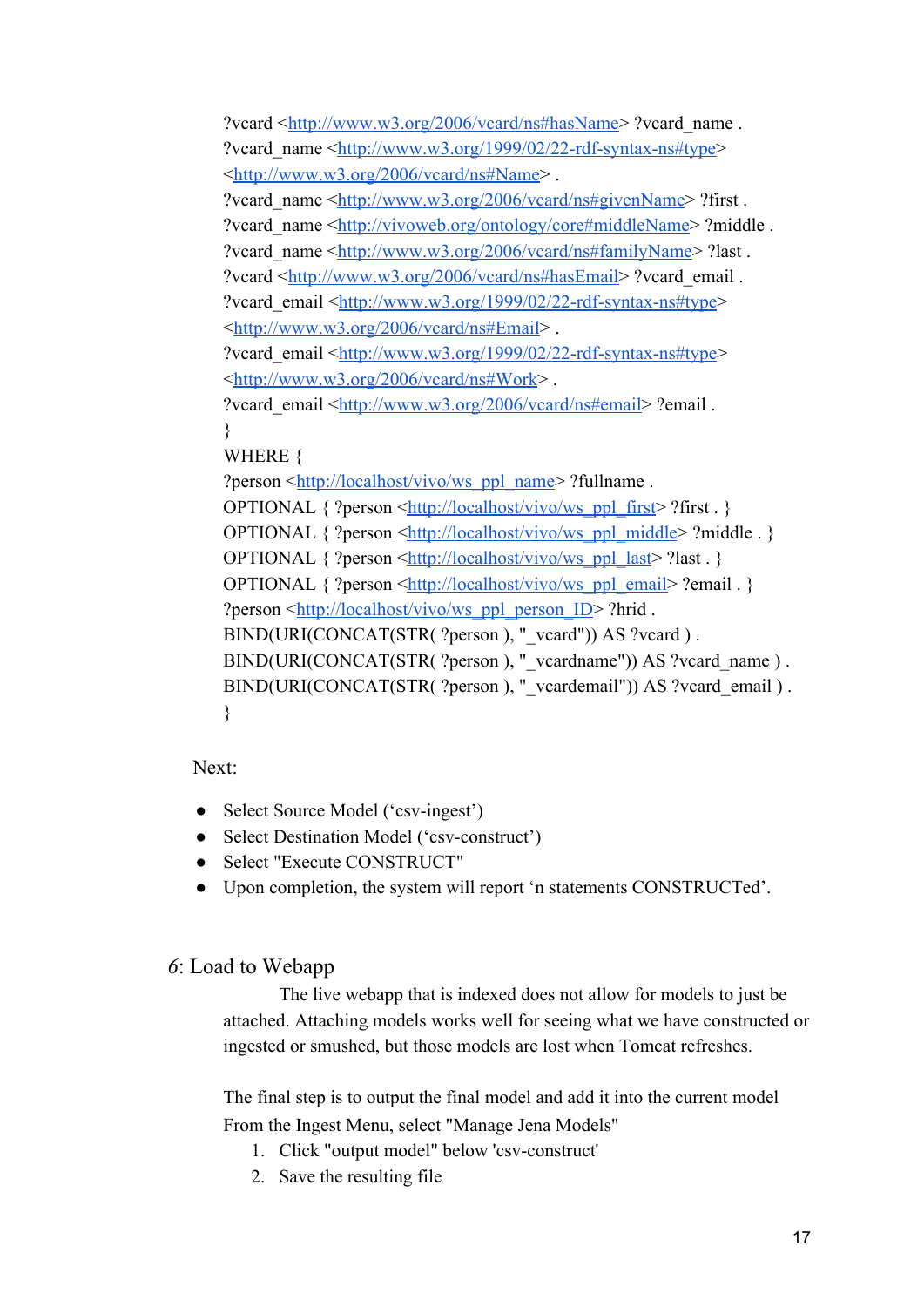- 3. Navigate back to the Site Administration page
- 4. Select Add/Remove RDF
- 5. Browse to the file previously saved
- 6. Select N3 as import format\*
- 7. Confirmation should state 'Added RDF from file people\_rdf. Added 415 statements.'

The output engine uses N3, not RDF/XML. This is important to note when adding the 'output mode' RDF data into the webapp. RDF/XML is the default setting for the drop down list as most ontologies are written in RDF/XML.

The ingested data should now display in both the index and the search results. It is part of the main webapp and will be retained upon a Tomcat restart